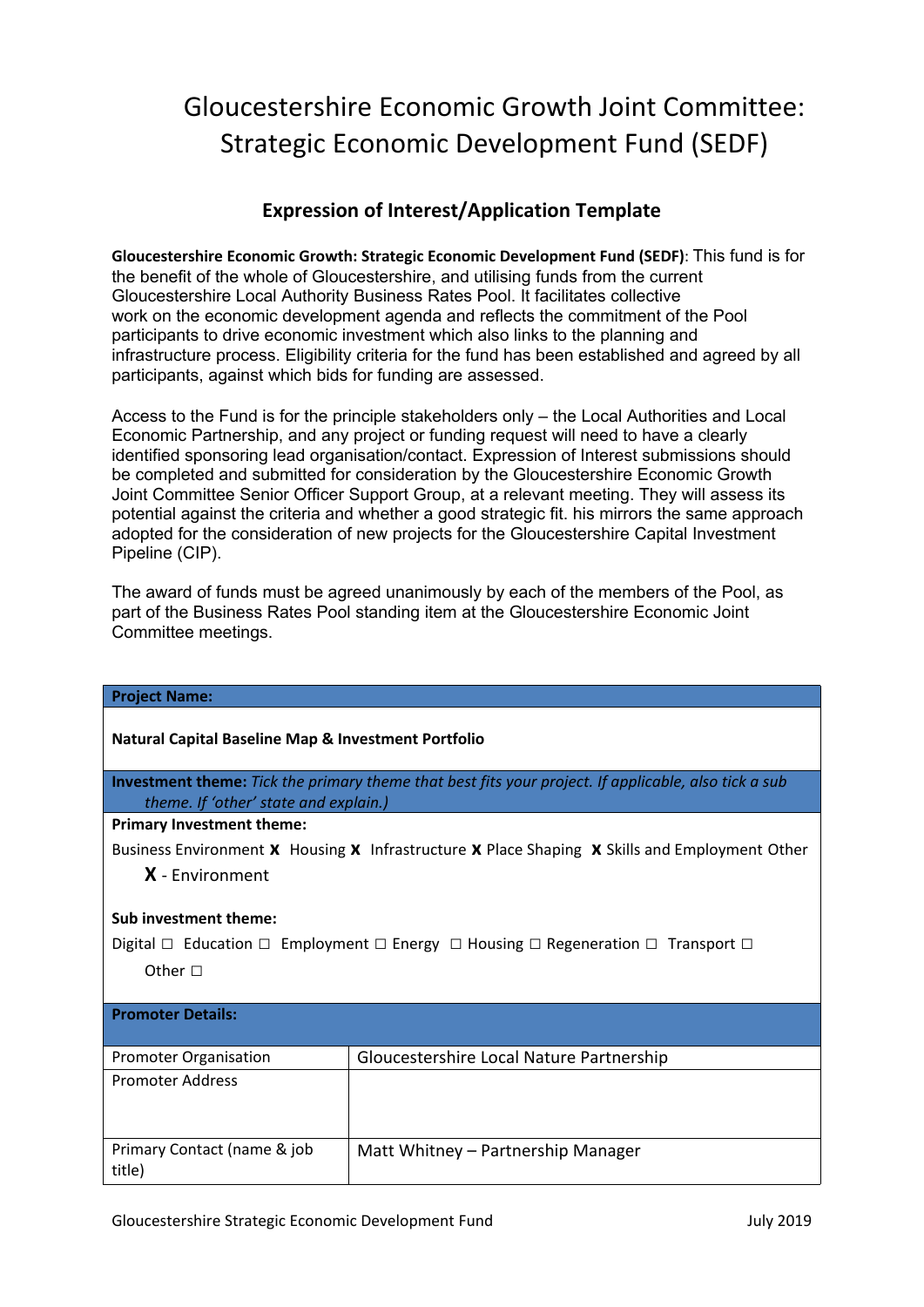| <b>Email Address</b>                                                                                                                                                                                                                                                                                                                                                                                                                                                                                           | matt@gloucestershirenature.org.uk                                                                                                                    |  |
|----------------------------------------------------------------------------------------------------------------------------------------------------------------------------------------------------------------------------------------------------------------------------------------------------------------------------------------------------------------------------------------------------------------------------------------------------------------------------------------------------------------|------------------------------------------------------------------------------------------------------------------------------------------------------|--|
| <b>Contact Telephone Number</b>                                                                                                                                                                                                                                                                                                                                                                                                                                                                                | 07999 079 221                                                                                                                                        |  |
| Project Summary (Max 250 words) (Describe your project idea clearly and succinctly, including what<br>the investment would buy, and why it would lead to economic growth for Gloucestershire. Include<br>the potential timeframe, and any significant drivers or constraints related to the scheduling of the<br>investment.                                                                                                                                                                                   |                                                                                                                                                      |  |
| Background                                                                                                                                                                                                                                                                                                                                                                                                                                                                                                     |                                                                                                                                                      |  |
| The GLNP have already created a Nature Recovery Network map, soon to be a statutory requirement<br>of Local Authorities, which spatially illustrates landscape-scale priority habitats for biodiversity and<br>the ecological networks needed to connect them.                                                                                                                                                                                                                                                 |                                                                                                                                                      |  |
| Project Outline                                                                                                                                                                                                                                                                                                                                                                                                                                                                                                |                                                                                                                                                      |  |
| With SEDF funding GLNP will add data on 'ecosystem services' and economic data, creating a Natural<br>Capital Baseline Map which will spatially represent the availability, quality and quantity of 'natural<br>capital' assets and the services derived from them (see 'Strategic Fit' for definition of terms). This<br>will spatially identify the environmental constraints and opportunities in relation to growth, leading<br>to identification of optimal investment opportunities for economic growth. |                                                                                                                                                      |  |
| This map will act as a robust, integrated evidence base for planners, enabling better, quicker<br>decision making about proposed developments and strategic allocations.                                                                                                                                                                                                                                                                                                                                       |                                                                                                                                                      |  |
| <b>Benefits for Growth</b>                                                                                                                                                                                                                                                                                                                                                                                                                                                                                     |                                                                                                                                                      |  |
| The shared environmental baseline is the missing link that is needed to deliver the environmental<br>duties and aspirations of Local Plans and the Local Industrial Strategy. It will support quicker and<br>better delivery of strategic housing and employment allocations, resulting in reduced costs and<br>increased productivity of the workforce. The map will also highlight where investment in natural<br>capital solutions will:                                                                    |                                                                                                                                                      |  |
| $\overline{\phantom{a}}$                                                                                                                                                                                                                                                                                                                                                                                                                                                                                       | protect/increase resilience of existing economic activity to climate change;<br>remove constraints on previously unfeasible infrastructure projects. |  |
| It will also provide evidence to support all economic growth decisions.                                                                                                                                                                                                                                                                                                                                                                                                                                        |                                                                                                                                                      |  |
| Drivers & Constraints to scheduling<br>Local Planning documents commit to delivering 58,000 new homes by 2031 - the Natural Capital<br>Map will help ensure they are delivered on time and in the most efficient and appropriate locations<br>for economic growth and environmental sustainability.                                                                                                                                                                                                            |                                                                                                                                                      |  |
| Further statutory obligations that urge expediency in releasing funds are detailed in the following                                                                                                                                                                                                                                                                                                                                                                                                            |                                                                                                                                                      |  |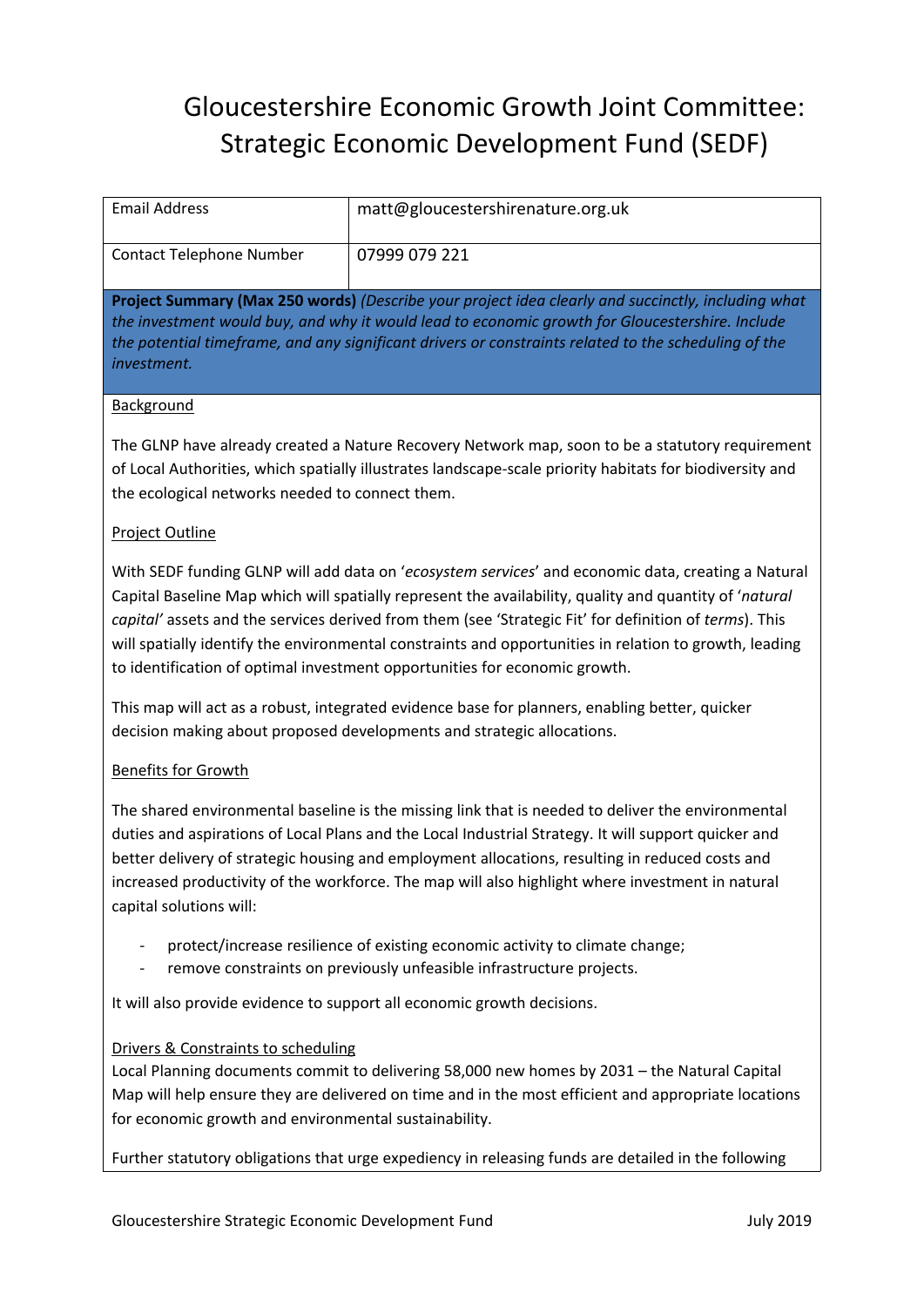#### sections of this report.

**Summary of benefits/outcomes that will be delivered (Max 250 words)** *(Expanding on your summary, provide information on the tangible benefits or outcomes that would be delivered, leading to the growth of the Gloucestershire economy. These could address challenges or capitalise on opportunities, including those associated with improving productivity. List the expected benefits, estimated quantities and indicate the timescales).*

The Natural Capital Map will provide an easy-to-use, robust evidence base which will facilitate quicker and better decision-making by development managers, leading to improved outcomes for Gloucestershire's communities, economy and natural environment. The support this provides to the planning process will see quicker delivery of housing, business developments and infrastructure, and in more appropriate areas which will stimulate and maximise economic growth opportunities whilst preserving and enhancing the county's natural capital.

The associated Natural Capital Investment Portfolio will support a Natural Capital approach to growth, as detailed in the Local Industrial Strategy. It will support and build upon existing frameworks through which investment decisions about infrastructure, business development and housing can be made. It will support and enable the delivery of the Big Ideas proposed by Leadership Gloucestershire's Vision 2050. For instance, the map and investment portfolio will provide the evidence base and rationale for a Regional Park in the Severn Vale, which can deliver the multiple benefits of:

- Maintaining and enhancing natural environment to attract and retail talented young people as evidenced and described in the Local Industrial Strategy;
- increased economic activity from leisure and recreational activities;
- improved public health outcomes through access to nature, and associated productivity benefits;
- support decision makers to ensure that vital environmental resources required for growth are safeguarded and managed properly eg water storage for resilience against drought in a changed climate, flood risk mitigation etc;

#### **Timescales**

The consultants have already been selected through a competitive, open tendering process. Work would start in January 2020 and take approx. 5 months.

**Strategic Fit (Max 150 words)** *(Give the local, regional or national context for your project. Explain how it clearly aligns to the Strategic Economic Plan v2 <https://www.gfirstlep.com/downloads/2018/sep-2-update2018v3.pdf> and complements the local District strategies and delivery plans*

Economic growth depends upon Natural Capital (UK Government's 6<sup>th</sup> State of Nature report). Natural Capital can be defined as the stocks of the world's assets; the societal benefits derived therefrom are 'ecosystem services', (eg clean air, flood-risk mitigation, carbon sequestration).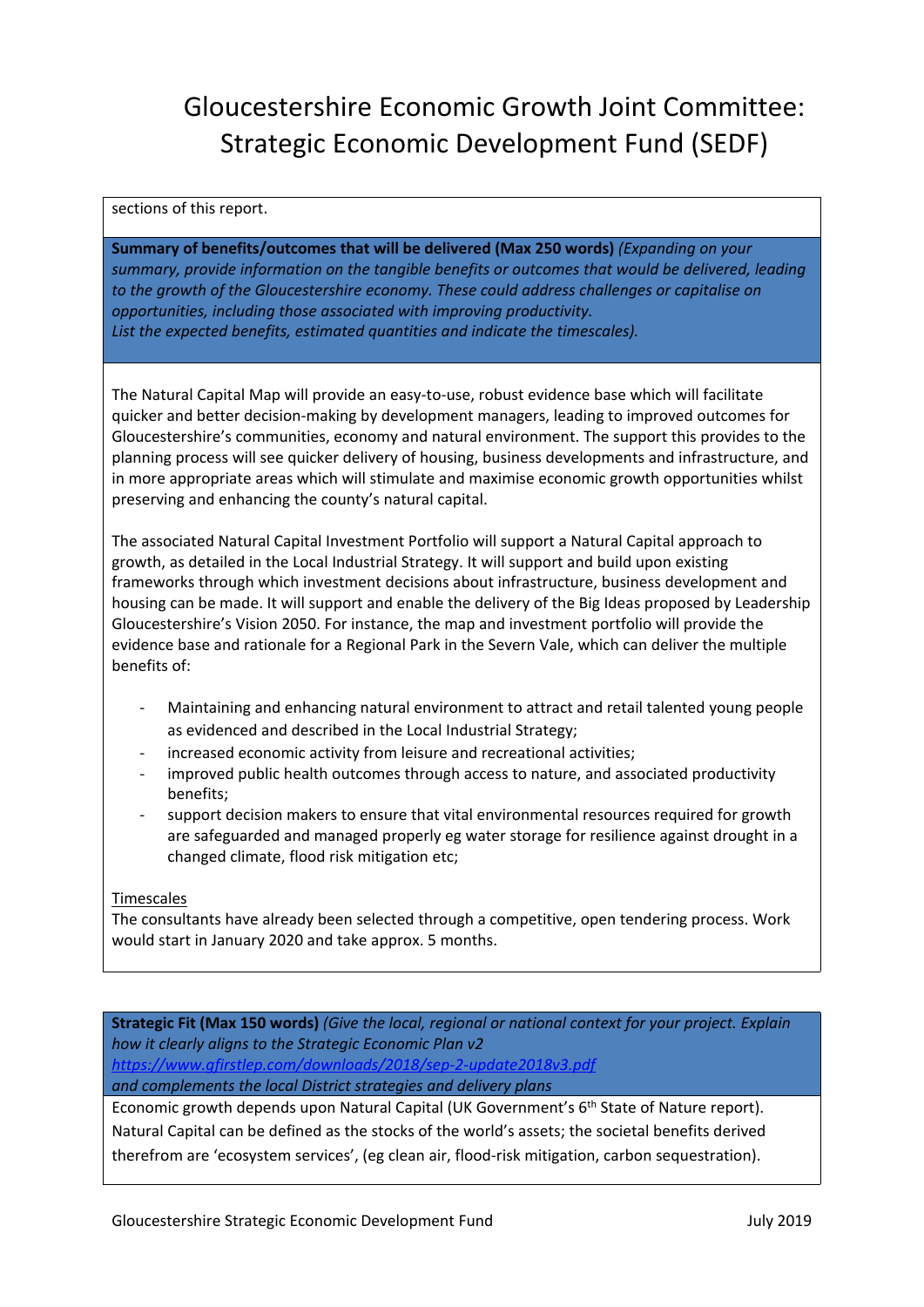The LEP have committed to a Natural Capital approach to investment and growth (in line with the UK government's 25 Year Environment Plan), carbon neutrality and enhanced environmental criteria for developments. The Councils have committed to Carbon Neutral agendas, as well as a strategic approach to Green Infrastructure.

The NPPF requires protection of designated landscapes and habitats, identification of ecological networks, and a strategic approach to planning for Green Infrastructure.

Climate change will reduce availability of ground water and increase flood risk to homes and businesses. This has impacts for economic growth, through reduced productivity and agricultural outputs, damage to assets. Investing in Natural Capital increases our resilience to such threats and will keep Gloucestershire's economy thriving.

| Flooding and coastal change risks to communities, businesses<br>and infrastructure (Ch3, Ch4, Ch5, Ch6)                      |                                               |
|------------------------------------------------------------------------------------------------------------------------------|-----------------------------------------------|
| Risks to health, well-being and productivity from high temperatures<br>(Ch5, Ch6)                                            |                                               |
| Risk of shortages in the public water supply, and for agriculture,<br>energy generation and industry (Ch3, Ch4, Ch5, Ch6)    | <b>MORE</b><br><b>ACTION</b><br><b>NEEDED</b> |
| Risks to natural capital, including terrestrial, coastal, marine and<br>freshwater ecosystems, soils and biodiversity (Ch3)  |                                               |
| Risks to domestic and international food production and trade<br>(Ch3, Ch6, Ch7)                                             |                                               |
| New and emerging pests and diseases, and invasive non-native species,<br>affecting people, plants and anmals (Ch3, Ch5, Ch7) | <b>RESEARCH</b><br><b>PRIORITY</b>            |
| RISK MAGNITUDE ----- FUTURE<br><b>HIGH</b><br>LOW<br><b>MEDIUM</b><br>NOV                                                    |                                               |

*Top 6 inter-related climate change risks for the UK (BEIS, Climate Change Risk Assessment, 2017)*

**Evidence of need or demand (Max 150 words)** *(give details of the evidence you can reference that supports your case that there is a need or demand for this project)*

The Environment Act (2019) requires of Local Authorities:

- development and maintenance of a Nature Recovery Network and associated Strategy.
- delivery of Biodiversity Net Gain on all new developments T

These will require a geographically strategic approach, which would be facilitated by this Natural Capital Map.

All 6 Districts and the County have declared Climate Emergencies. There is a strong and growing public and political expectation to deliver tangible actions that act upon this commitment. The achievement of Carbon Neutrality will no doubt require a strategic approach to planting trees, facilitated by this Natural Capital Map.

The JCS and Local Plans have committed to the building of 58,000 homes by 2031. This Natural Capital Map will facilitate better, quicker planning decisions and help ensure these homes are sustainable.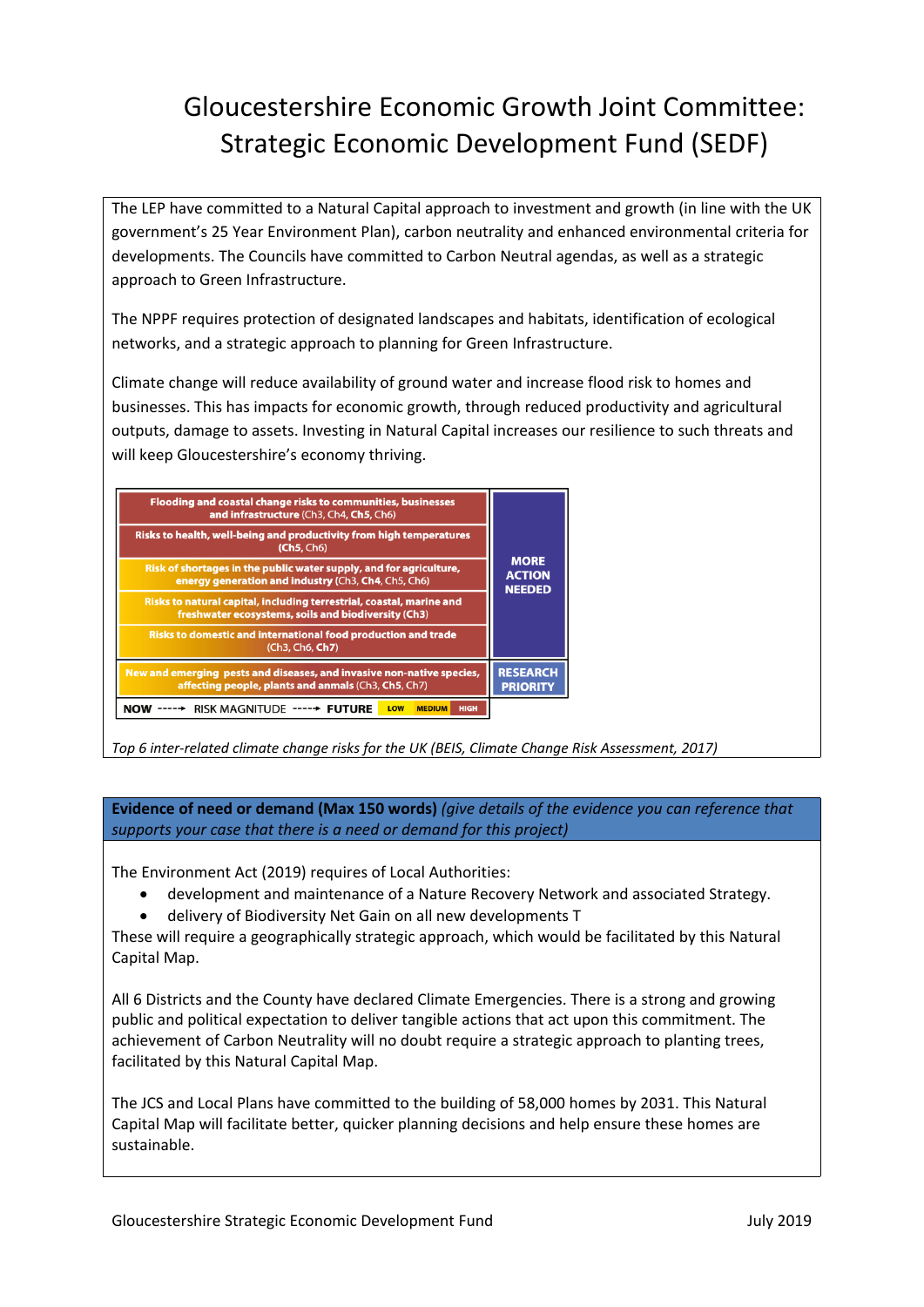The UK Government's Climate Change Risk Assessment (2017) shows climate change is having and will increasingly have significant negative impacts upon economic growth. Investment in Natural Capital will mitigate these impacts and make Gloucestershire resilient to the challenges ahead.

**Summary of the project costs and any sources of funding:** *(Estimated total capital cost of the project, and (if available) list the main elements of the budget. Provide details of any potential or secured source(s) of funding and the likely shortfall.)*

The total capital cost of this project is £65,000.

GLNP have secured £10,000 from the LEP and contributions of £5,000 each from Gloucestershire Wildlife Trust, Gloucestershire Local Nature Partnership and the Environment Agency.

**Summary of the Revenue Investment(s) required** *(Explain how the project would be deliverable and sustainable by explaining the sources of revenue funding to support the likely cost needed to deliver the project following the capital investment)*

There are costs associated with the management, maintenance and governance of the tool. The funding will ensure the creation of a clear business plan. The costs would be met by a structured utilisation methodology and hierarchy of charging. As detailed above, certain users of this tool will require expert technical assistance in order to extract granular data for informing decisions. For instance, a tiered system of charging might be introduced, whereby farmers and landowners pay a certain amount for access to certain layers of data, developers pay a higher fee for accessing the site-specific data they need to support their applications. It is possible that the tool could be maintained and updated by the Gloucestershire Centre for Environmental Records, as part of the Strategic Level Agreements they hold with Local Authorities.

| <b>Project Status</b> (select from one of the following, and provide brief explanation) |                                              |  |
|-----------------------------------------------------------------------------------------|----------------------------------------------|--|
| Concept Stage (very early stages, requires                                              |                                              |  |
| considerable development before it could be                                             |                                              |  |
| considered for funding)                                                                 |                                              |  |
|                                                                                         |                                              |  |
| Outline Stage (early stages, some detail clear but                                      |                                              |  |
| longer-term aspiration which will need further                                          |                                              |  |
| development)                                                                            |                                              |  |
|                                                                                         |                                              |  |
| Developed Stage (clear project plan, deliverable,                                       | The project has been clearly conceptualised, |  |
|                                                                                         | designed and planned. A consultant has been  |  |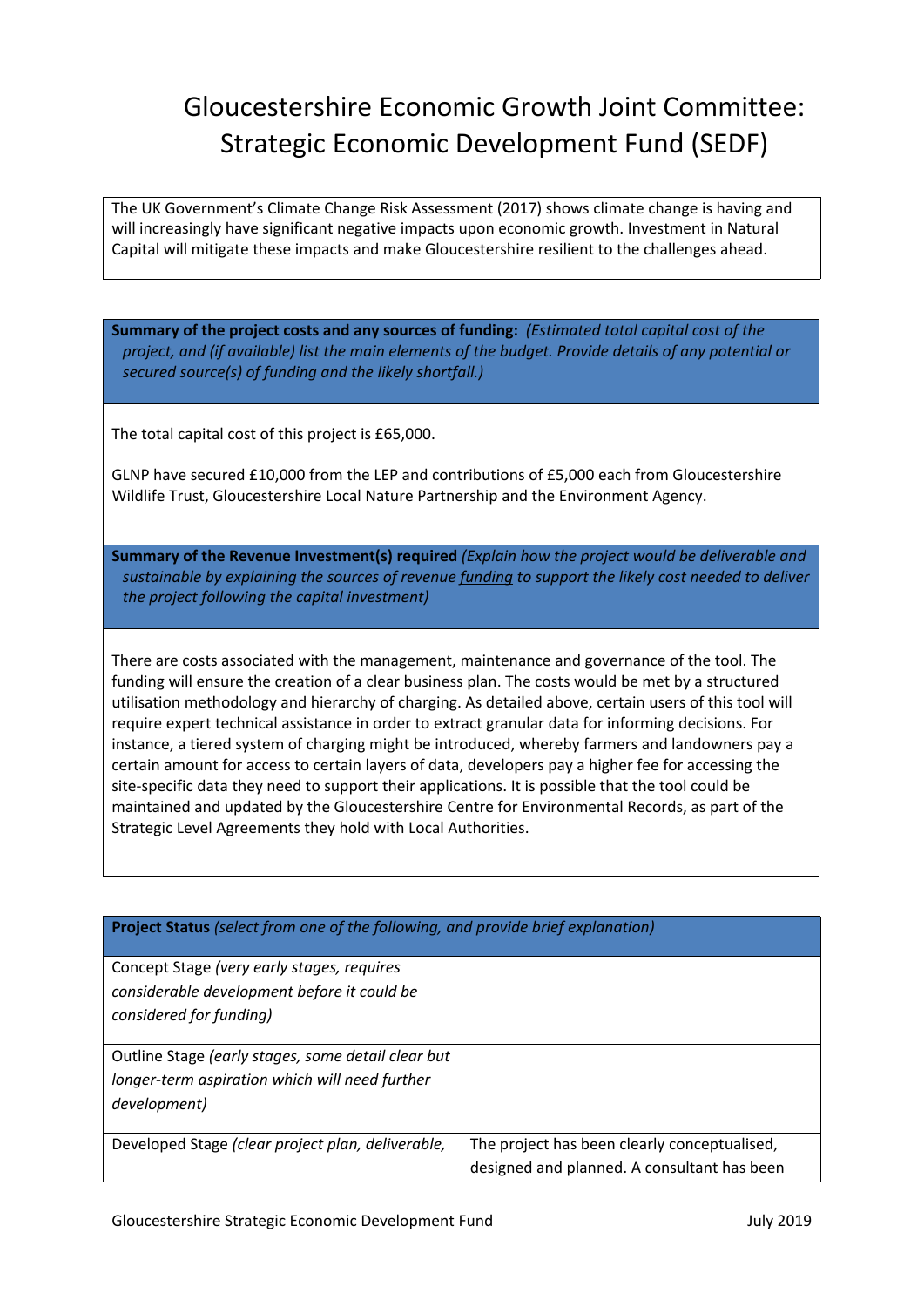| but seeking funds)                                                                                     | selected following competitive tendering and<br>based upon a clear brief. Some funds have been<br>secured and invested already. |  |  |
|--------------------------------------------------------------------------------------------------------|---------------------------------------------------------------------------------------------------------------------------------|--|--|
| Mobilising Stage (project moving close to<br>delivery, which still has some challenges to<br>overcome) |                                                                                                                                 |  |  |
| Project Status: key milestones (where applicable, provide brief notes on the current situation)        |                                                                                                                                 |  |  |
| Promoter identified                                                                                    | Gloucestershire Local Nature Partnership                                                                                        |  |  |
| <b>Full Business case available</b>                                                                    | No, but this is to be informed by information<br>held by, and related to, the Local Authorities.                                |  |  |
| <b>Planning Status</b>                                                                                 | N/A                                                                                                                             |  |  |
| Land Assembly (potential requirement for CPO)                                                          | N/A                                                                                                                             |  |  |
| <b>Confirmed Funding Sources</b>                                                                       | LEP - £10,000                                                                                                                   |  |  |
| Design Detail Stage                                                                                    | N/A                                                                                                                             |  |  |
| <b>Farliest Potential Start Date</b>                                                                   | 2 Jan 2020                                                                                                                      |  |  |

**Key challenges/risks associated with Project** *(give brief indication of the main challenges or risks associated with the successful delivery of this project)*

| Challenge / Risk | Potential Impact / mitigation                  |
|------------------|------------------------------------------------|
| Data security    | Data scrutiny and governance board established |
| Data robustness  | As above                                       |
|                  |                                                |
|                  |                                                |

### **Declaration by Applicant**

I certify to the best of my knowledge the information submitted on this form is true and correct.

Signed (on behalf of Promoter)

**\_\_\_\_\_\_\_\_\_\_\_\_\_\_\_\_\_\_\_\_\_\_**